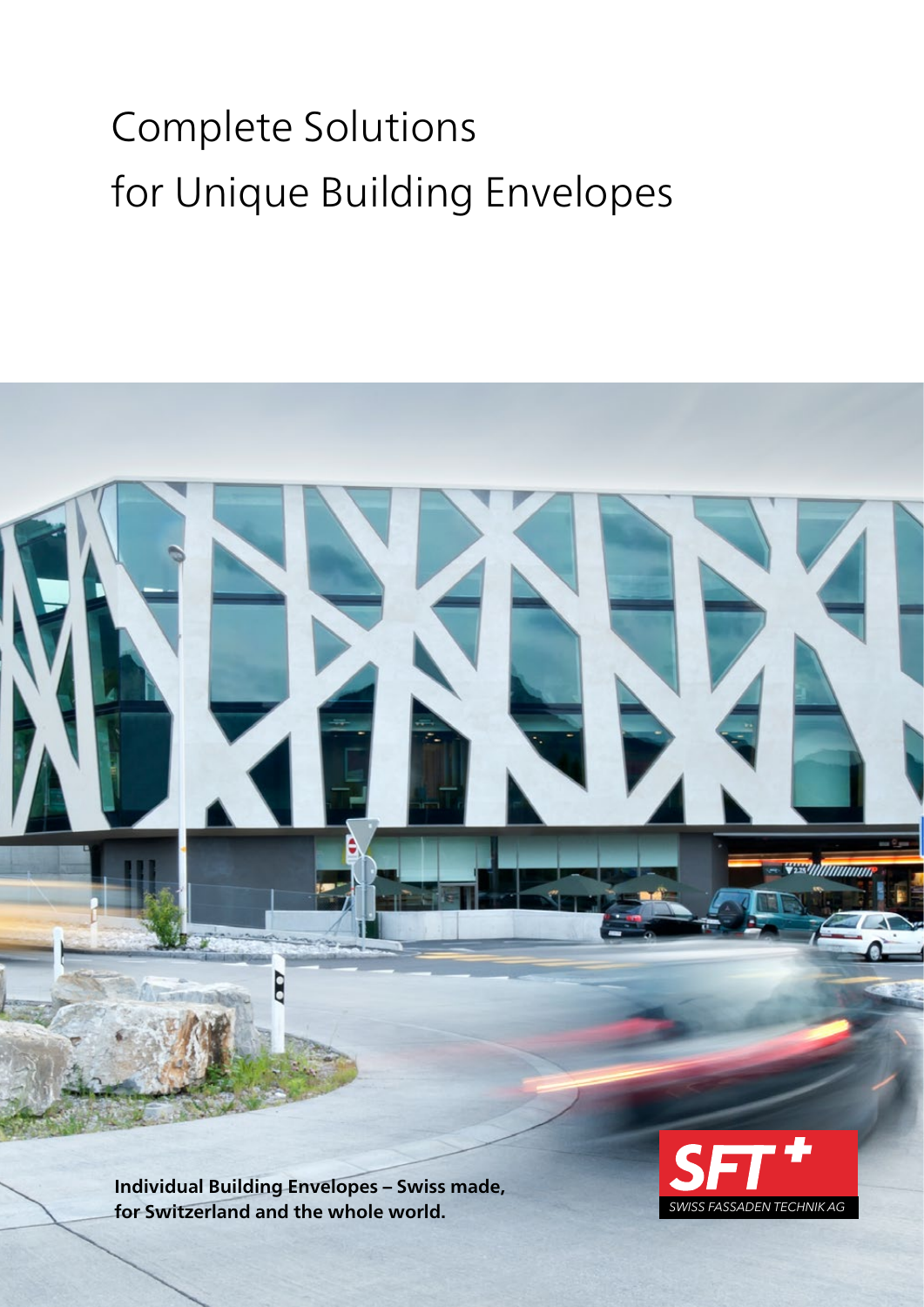

#### **BÜRGENSTOCK ALPINE SPA, OBBÜRGEN**

Located high above Lake Lucerne, the Bürgenstock Alpine Spa offers a breath-taking view. It is elegant, modern and the new definition of luxury.

Special feature: The structural demands with bronze panel-cladding in this exposed location.

High-quality building envelopes from substructure to passive and active claddings and all the way to solar solutions.

Swiss Fassaden Technik AG, is your partner and system supplier when it comes to challenging building envelopes. We offer a comprehensive service ranging from consulting, conception and planning to coordination and on-site construction. Whichever solution you choose, with us you get customised services from a single source.

For over 20 years, we have been working with affiliated companies and various partners. We are as familiar with substructures as with solar technology and unconventional materials. We can design even complex building envelopes and are a convincing system integrator all the way up to production and on-site assembly. Since you are always accompanied by the same contact person, you can be sure that your project will run smoothly from A to Z without any interface loss.

No matter what materials or designs you may have in mind as architect, planner or building owner, Swiss Fassaden Technik AG will develop everything from custom-made system components to ready-touse assembly kits at fixed prices per square metre.



From left to right: Antonio Martinez, President of the Board of Directors; Remo Zimmermann, project manager; Jürg Kunz, managing director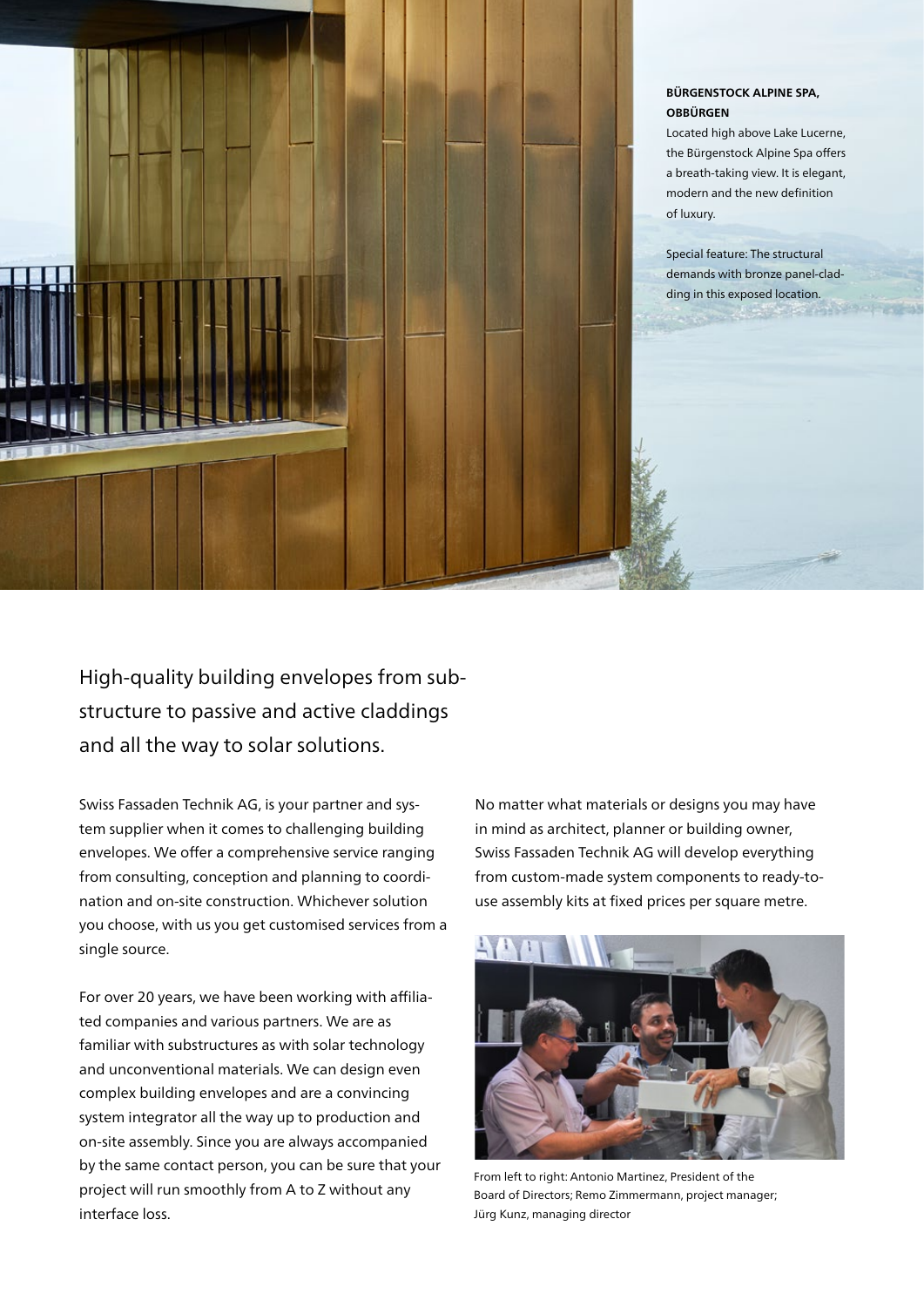# ADDED VALUES FOR YOU

Our key to success is based on our many years of experience in facade engineering, our broad know-how and a competent network.



#### **Comprehensive advice and planning**

We plan complete and well-thoughtout facade solutions. Substructure, insulation, all facade materials and innovative photovoltaic solutions including electrical planning are part and parcel of our trade. And best of all: you deal with only one contact person. We are the only interface to your vision.



#### **Convincing complete solutions**

As we are also a system supplier, in addition to planning we provide facade

solutions with a guarantee label. From statics calculation to construction using certified and proven system components with U-values, we guarantee efficient project execution. We are also present on the building site and accompany you through all the stages of your project.



#### **Efficient solutions**

We have made a name for ourselves with building envelopes at a fixed price per square meter. After testing all the components, we plan and manufacture your individual facade and deliver the complete assembly kit directly to the building site. We turn your ideas

into complete solutions.



#### **Presentation of the project**

In a first conversation you acquaint us with your project. In order to define a course of action, it is a great advantage if you can already provide us with relevant documents such as plans, rendering or presentation of materials.

#### **Preplanning**

Our experts assess whether the project can be implemented with the existing system components and, in close consultation with you, they elaborate a facade concept that fits your project. Based on this initial review, we can already present you with an approximate price per square meter.



#### **Execution**

Swiss Fassaden Technik AG manufactures all components on its own production lines. Materials from other manufacturers are also worked upon in our own factory and assembled into a complete system solution. We deliver this assembly kit to the building site. Partial deliveries are also possible on request. Thanks to the high degree of prefabrication, the assembly work is considerably reduced.

#### **Supervision**

If you do not carry your project yourself, we will quickly and efficiently execute it - all the way from the simple building envelope to the complex solar facade with our established network partners. We guarantee Swiss quality from plan-

ning to installation both nationwide and worldwide. This means that you can also count on our professional construction services even outside Switzerland.



#### **Detailed planning**

We plan and budget facades down to the last detail. The materials, the type of substructure, the insulation, the edge connectors, as well as statics verifications with U-value calculations are taken into account. For photovoltaic solutions, we also work out the complete electrical engineering and the cost-efficiency. The result is a detailed description of the materials and a fixed price per square meter.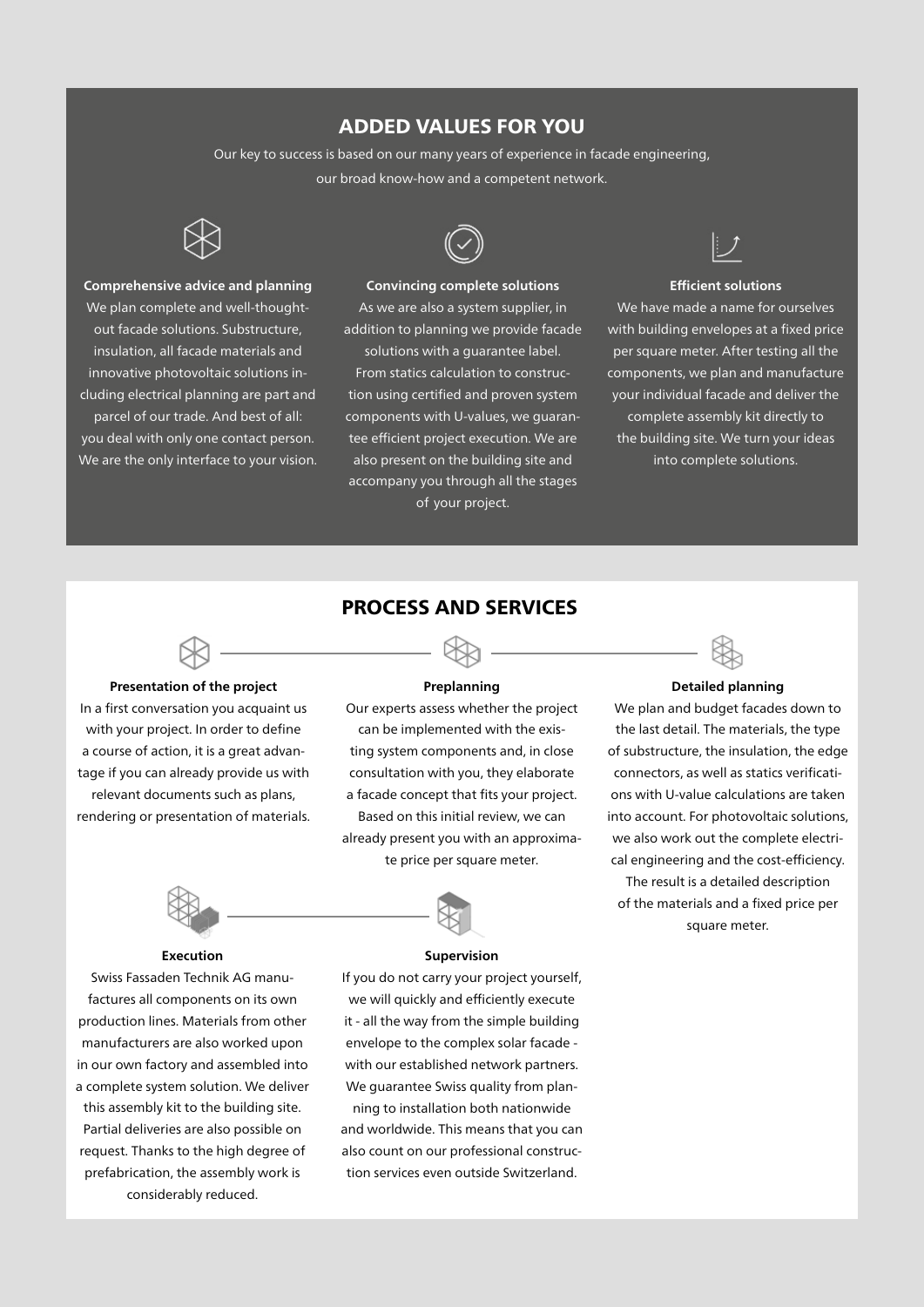# Always the best solution for each building envelope

Whether you wish a classic facade, a media facade or an energy-saving facade, whether you have complex requirement in terms of U-Values or building physics specifications, we always implement a suitable solution whatever the materials and building envelopes.

If you also require a substructure free of thermal bridges, we can provide it thanks, for example, to our product "WDK Phoenix V".

WDK Phoenix is a patented facade subconstruction system. Patent No: EP 2 180 115 B1



Thermal bridges "WDK Phoenix V".





**1** WDK Phoenix H with CM 13 – Hat & Z-Profile cladding: fibre cement boards

**2** WDK Phoenix V with CM1 – Solar cladding: solar boards

**3** WDK Phoenix V cladding: gypsum plaster boards

**4** WSK with wood stud cladding: fibre cement



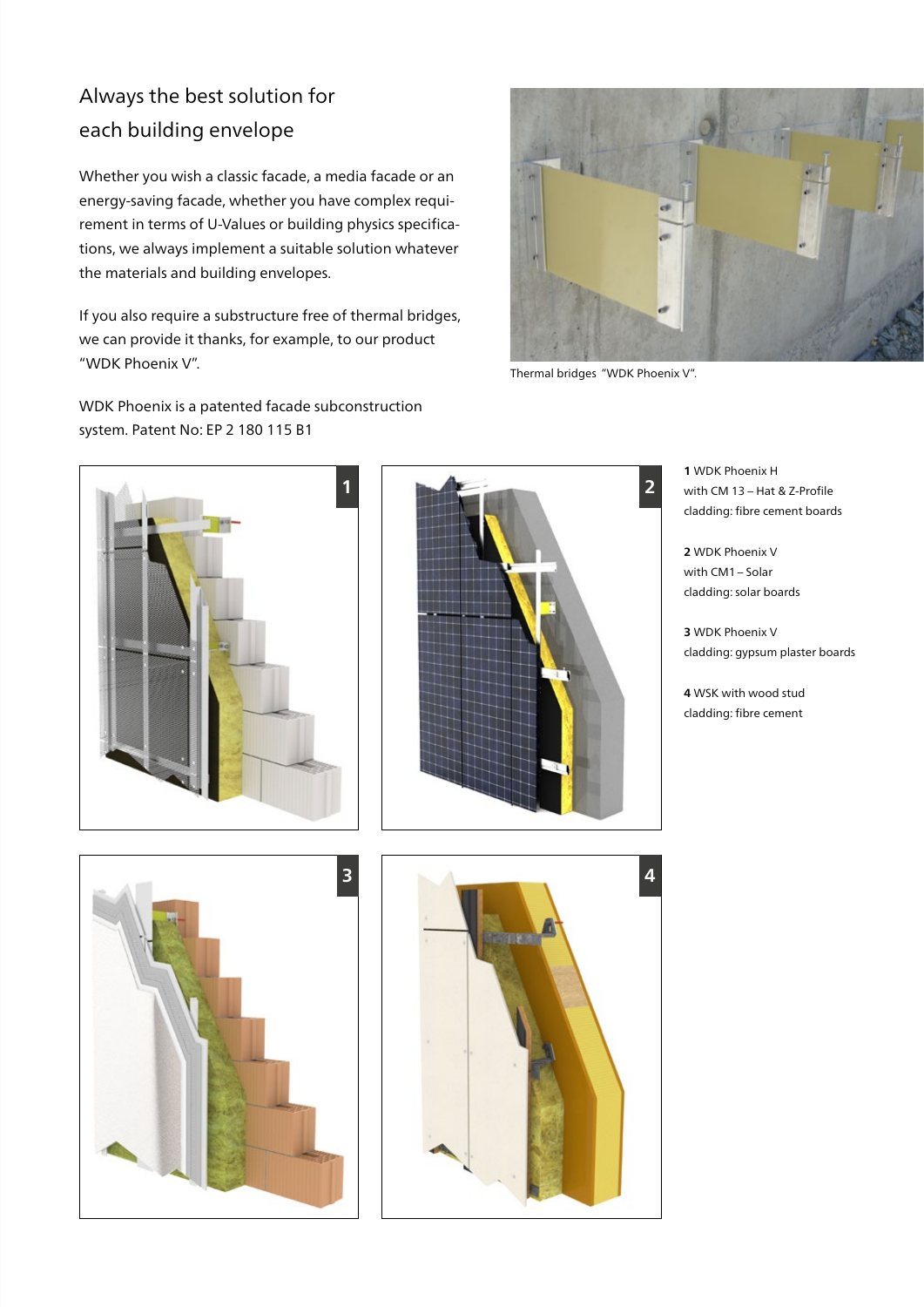## PROJECTS



**1**

**1** BALENCIAGA BEIJING, CHINA Store front of the French fashion manufacturer Balenciaga for its flagship store in Beijing.

#### **2** DE ZWIJGER & DE WILLEM, BEST NL

Passive apartment building with no external energy sources. The house is highly insulated and draws its energy from roof and facade solar modules. Solar thermal energy ensures hot water supply.

### **3** CENTRE D'ACCUEIL CAAD, SAXON

The building has an optimised insulation with a substructure free of thermal bridges. The cladding made of expanded gold powder-coated metal makes it stand out in its surroundings.

**You will find more references at:** www.swissfassadentechnik.com/#!/portfolio